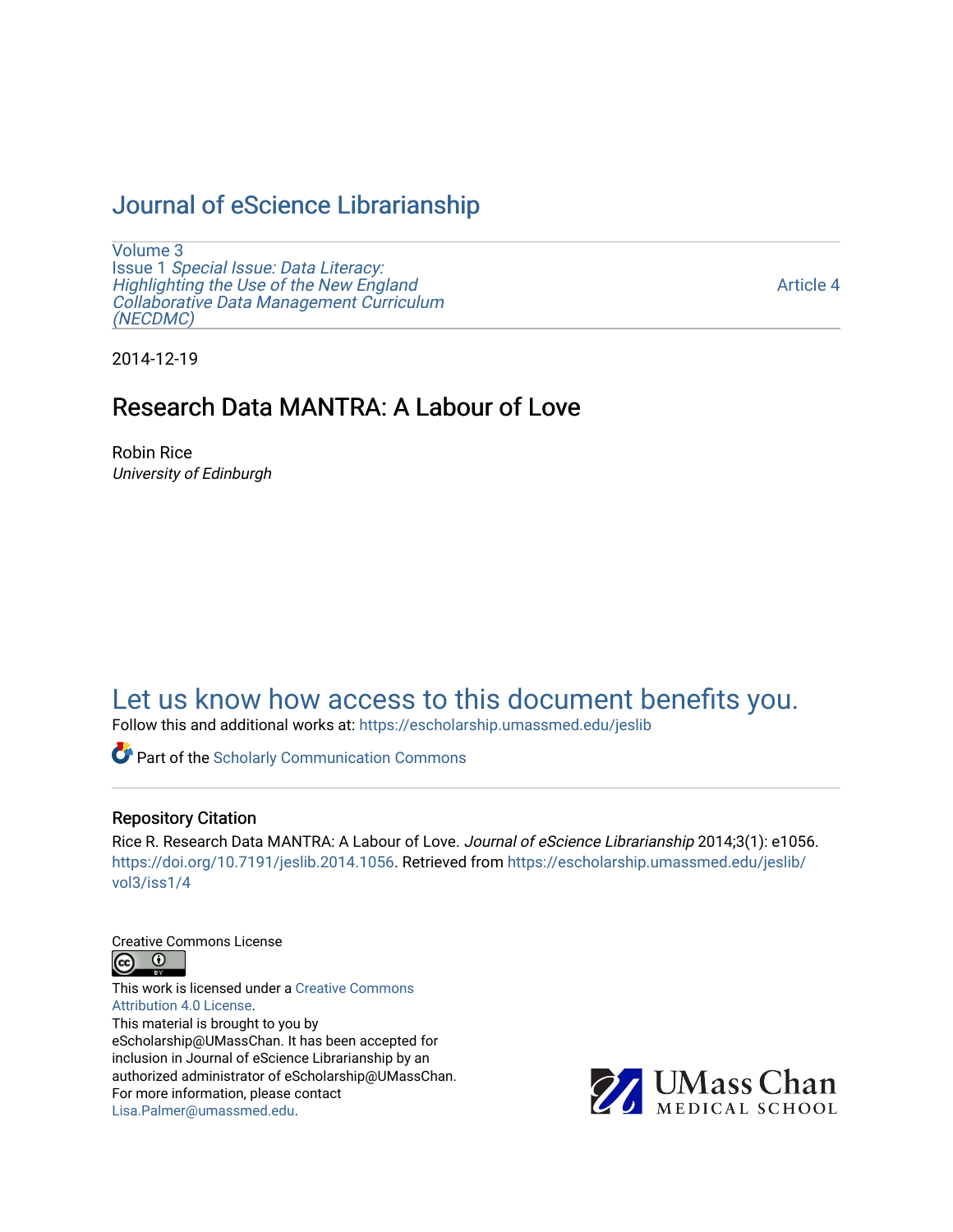

Journal of eScience Librarianship

putting the pieces together: theory and practice

# **Research Data MANTRA: A Labour of Love**

# Robin Rice

University of Edinburgh, Edinburgh, Scotland

# **Abstract**

Research Data MANTRA (or Management Training) is a labour of love. It has been an integral part of the University of Edinburgh's Research Data Management (RDM) programme since 2012. The staff at EDINA and Data Library at the University of Edinburgh has been curating this resource, based on internal and external feedback and has just published its fourth release since 2011. MANTRA is an open, web-based training course intended for self-paced learning by PhD students and early career researchers or others who manage digital data as part of a research project. It informs about good practice in research data management with real life stories. MANTRA's approach is to be fun, relevant, useful, interactive and timely (FRUIT!). Librarians' training needs are catered for through a companion resource, the DIY RDM Training Kit for Librarians.

# **Introduction**

The Research Data MANTRA (Management Training) online course is an integral part of the University of Edinburgh's Research Data Management (RDM) programme delivered by Information Services. Since it was created in 2011, the University of Edinburgh's Institute for Academic Development (IAD) has helped us introduce it to PhD students and early career researchers who have valued the course. The website is managed by EDINA and Data Library, a division of Information Services, with both national and local remit, extending into UK higher and further education and beyond. Thanks to a continuous positive feedback loop from users and web logs, this resource has avoided the fate of some completed project outputs—slow decay and eventual abandonment. To the contrary, the Data Library team continues to nurture and develop content and sustain maintenance.

Now that Edinburgh University is pursuing a data-driven research agenda through the advent of Edinburgh Data Science (Bayne, et al. 2014), it is more important than ever that we support our students and researchers to attain good practice in their data analysis and data management. Because MAN-TRA is openly licensed and freely available, there is no limit to who may benefit. Our usage statistics are limited due to the open nature of the course (no registration, no assessment), but Google Analytics has recorded nearly 10,000 new sessions from people in 144 countries over the last academic year, and 16,000 total sessions (Rice, 2014).

**Correspondence to** Robin Rice: r.rice@ed.ac.uk **Keywords:** research data management, training, professional development, open educational resource, data skills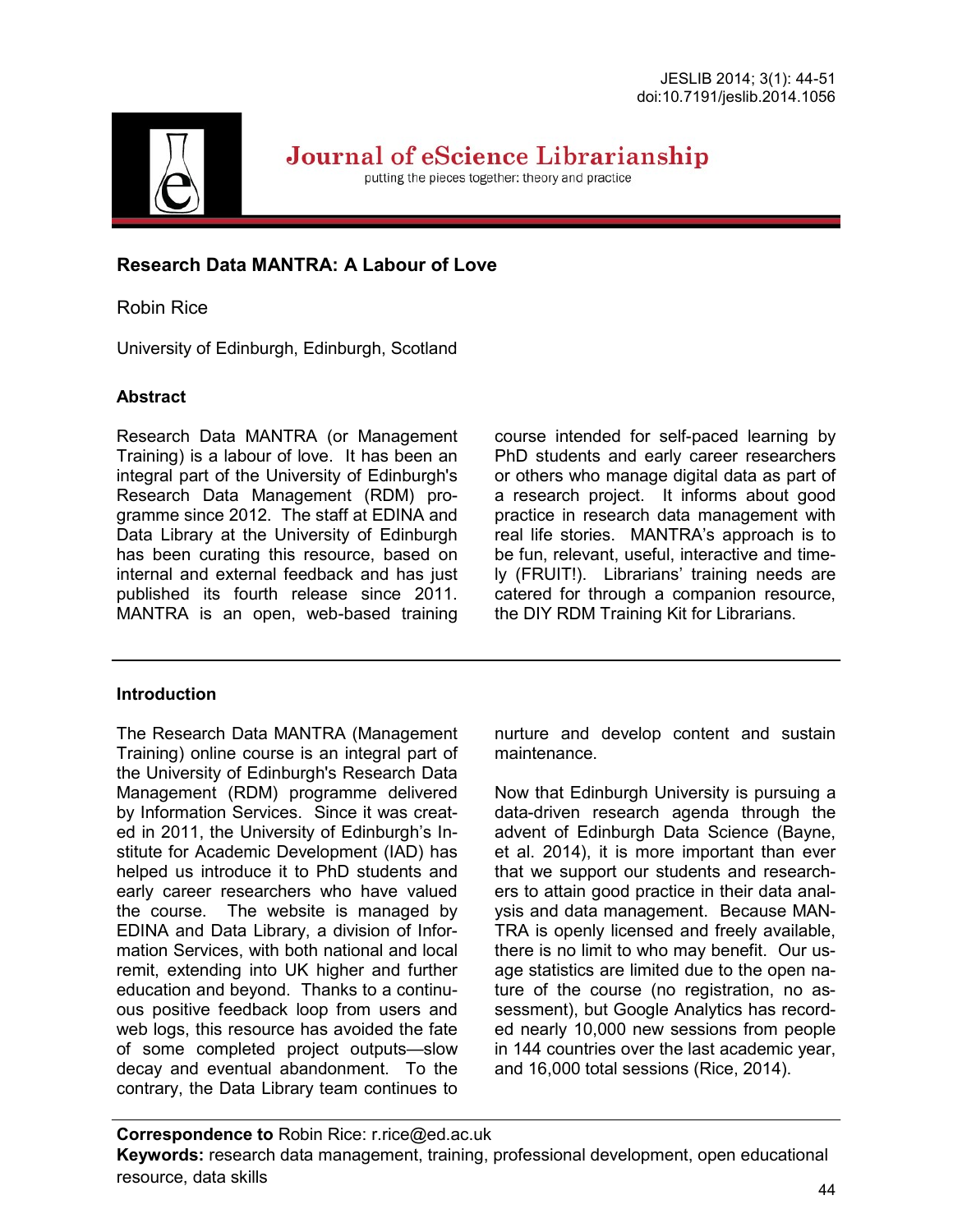# **Figure 1**

#### Sharing, preservation, and licensing Video: Sharing Data

John MacInnes, Professor of Sociology at the University of Edinburgh, talks about sharing data

For video captions and highdefinition (HD) video press play and activate the options (bottom, right hand side). Captions might not work when using a digital tablet. For captions and HD video you might need to watch the video directly on YouTube.

A transcript of this video is also available on the following page.



#### **What is MANTRA?**

ē.

The Research Data MANTRA course is a free online training course intended for selfpaced learning by PhD students and early career researchers or others planning to manage digital data as part of the research process. It is available online at [http://](http://datalib.edina.ac.uk/mantra) [datalib.edina.ac.uk/mantra](http://datalib.edina.ac.uk/mantra) or for download as an open educational resource (OER) from the Jorum repository, [http://find.jorum.ac.uk/](http://find.jorum.ac.uk/resources/18281) [resources/18281.](http://find.jorum.ac.uk/resources/18281) It was developed at EDI-NA and Data Library, University of Edinburgh, by two data librarians and an elearning specialist, with funding from Jisc in 2010-11, under the Managing Research Data Programme's training strand (Jisc, 2010).

The course aims to increase researchers' awareness of data management issues. It informs about good practice in research with

real life stories and scenarios. The eight online learning modules take an hour or less to complete, and are designed to be fun, relevant, useful, interactive, and timely (FRUIT). For example, images are used to break up text, short video clips of researchers talking about their own experience appear in each unit (Figure 1), factual scenarios encountered by researchers in different disciplines are conveyed, and interactive quizzes about the content is presented at regular intervals.

Accompanying PDF tutorials give a deeper grounding in data handling skills, such as importing and exporting data, recoding, and keeping track of transformations within four common software packages using open, empirical datasets, available for download from the website. The analysis environments covered are NVivo, SPSS, ArcGIS, and R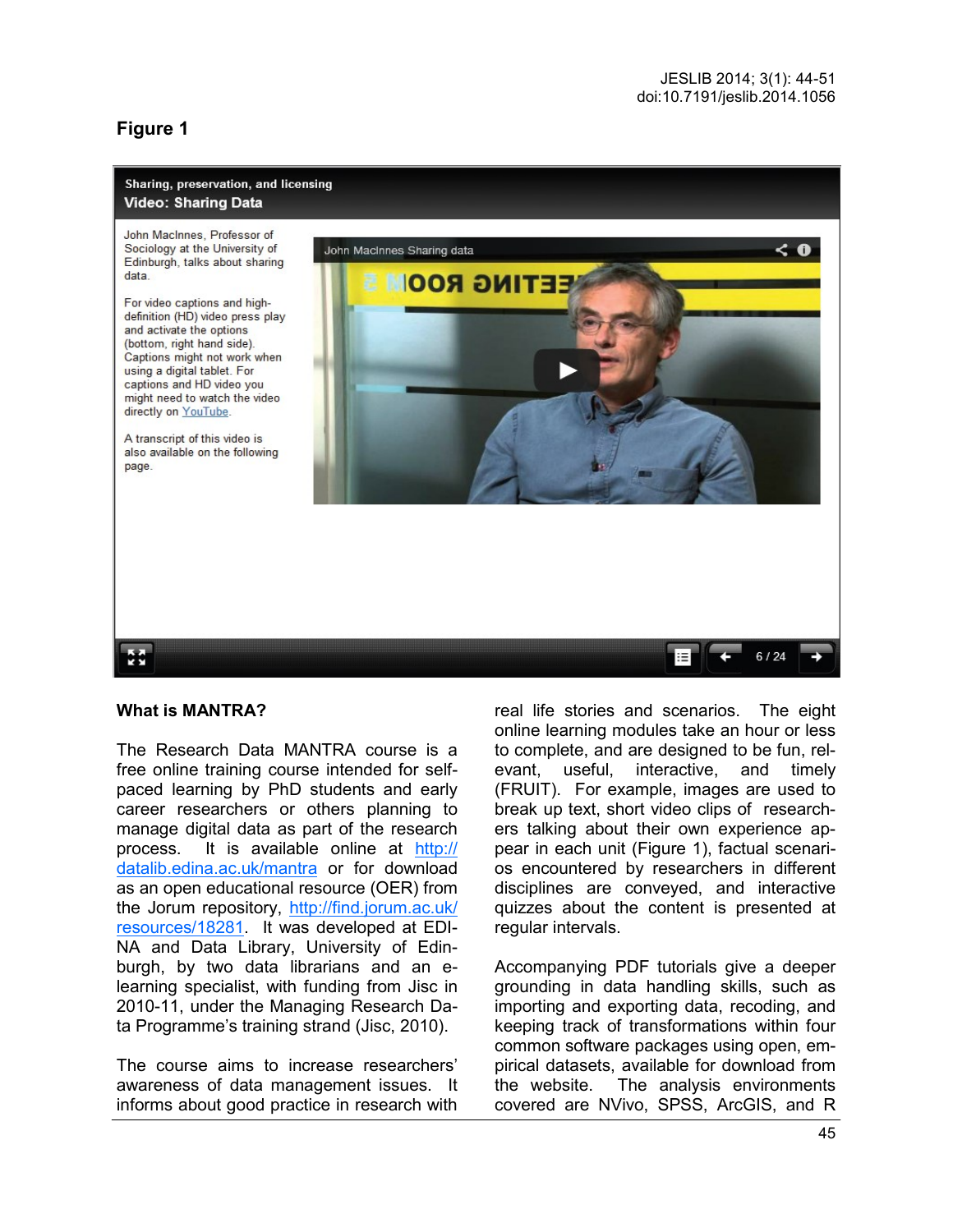(packages identified during the original needs assessments with project stakeholders).

## **What Are the Topics Covered?**

The online module contains eight learning units:

- Research data explained: the concept of research data, what constitutes research data, and how it differs from other types of information; the data life-cycle, big data, and data-driven research.
- Data management plans: good data management, research funder requirements, how to create a data management plan; an editable, downloadable template for a postgraduate research project.
- Organising data: organisation or 'housekeeping,' why it is important from the start of a research project; what constitutes good data file management, such as file naming and versioning.
- File formats and transformation: open vs proprietary data file formats, compression, normalisation, and other kinds of data transformations; why such skills are useful in a research context.
- Documentation, metadata, citation: the importance of documenting data during a research project, re-using other people's data, purposes of metadata; the importance of proper data citation and reproducible research.
- Storage and security: issues involved in storing, securing and backing up research data. Storage media, checking your back-ups, cloud storage, password safety, encryption, destroying sensitive data.
- Data protection, rights and access: ethical obligations towards human subjects,

confidentiality, privacy, confidentiality breaches in the news, legal requirements for personal and sensitive data; intellectual property rights; anonymization techniques; the public's rights to access publicly funded research under freedom of information law.

 Preservation, sharing and licensing: benefits and challenges of sharing data, drivers for sharing, scientific fraud, risks to the longevity of digital data, the importance of digital preservation and trusted repositories, open data and linked open data, open data licenses, Creative Commons 4.0 and CC-Zero.

Each unit ends with an interactive summary to reinforce learning and suggests 'Next steps' with 'Further reading' on each topic. A video playlist for each unit is available separately on the Data Library Youtube channel: [www.youtube.com/user/maltsvid.](http://www.youtube.com/user/maltsvid) 

The online module was created using the Xerte Online Toolkits (XOT) open-source authoring tool developed by the University of Nottingham. XOT allows for the creation of content using page templates that present material in a variety of ways (such as text plus image or embedded video). Standardcompliant (SCORM) learning packages have been exported for deposit in Jorum, which others can access and import to any virtual learning environment. The Creative Commons Open Attribution licence ensures maximal flexibility for those wishing to repurpose and rebrand the materials for use in their own institutions.

## **Why 'MANTRA'?**

A new colleague recently asked why we call this training course MANTRA. When we were first funded by Jisc to produce the training materials in 2010-11, it seemed a useful acronym to avoid the term 'RDM.' The more we thought about it, the more apt it seemed to be. Focusing on students and early career researchers, MANTRA is about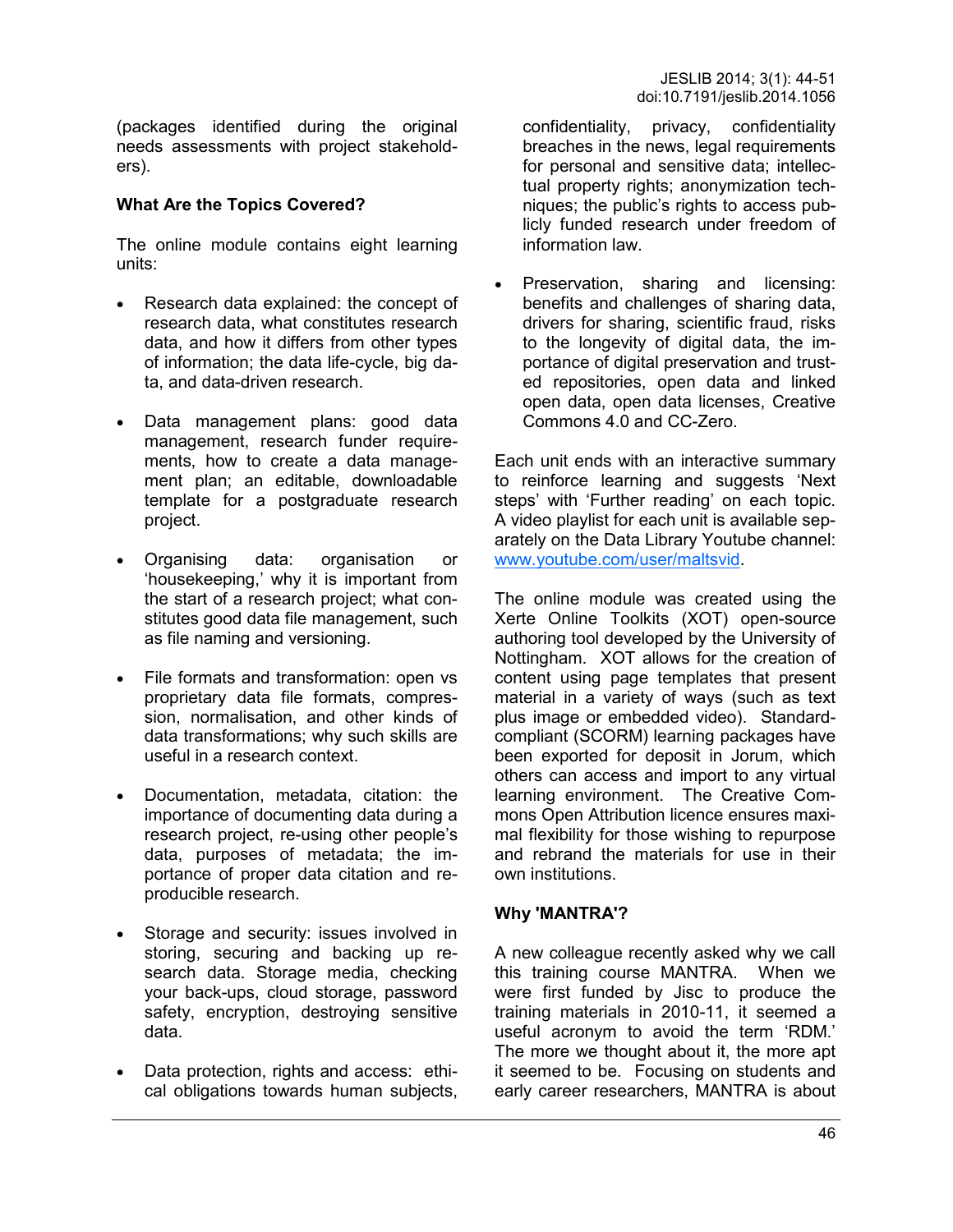trying to create culture change—with or without the big sticks of the funders' mandates. If we talk about good practice in data management often and loud enough, it may happen (like a mantra).

An academic at our institution once challenged our use of the colourful image on our flyer [\(http://edin.ac/1pgpTop\)](http://edin.ac/1pgpTop), seen partially on the home page banner—of a Tibetan monk's hands carefully adding the last grains of sand to a beautiful sand mandala. She said the purpose of creating a sand mandala is so it can be destroyed, symbolising lack of attachment—not exactly a symbol of sustainability. Her point was well-taken, but we felt that our use of this image can symbolise how easily one's data can be lost if precautions are not taken. It has happened to everyone on a small or grand scale. Moreover, the hands of the monk can symbolise the actions of the data curator to care for the dataset.

# **The Origins of MANTRA**

Originally, we were funded to produce training for PhD students: "JISC Call for Projects 04/10 sought to fund projects to encourage research data management training to be embedded in post-graduate academic curricula" (Jisc, 2013). We had already done a pilot RDM training course with some GeoSciences doctoral students in December, 2009 and felt we could apply the experience (both positive and negative outcomes) to a larger project.

Our project partner, the Institute for Academic Development, convinced us to a) run the course as a stand-alone online course using the model of *PG Essentials*, purchased from Melbourne University containing optional, self-paced online modules such as 'writing a literature review' that appeal to new PhD students for their pragmatism; and b) to include early career researchers (aka post-docs), as they too are working on their research skills and are within the target audience of IAD. This seemed entirely reasonable to us, since it is staff that faces the greatest culture change with regard to RDM requirements and expectations.

Although we were funded to create discipline -specific training materials, we really wanted to try to create something compelling across a broad range of disciplines (or 'schools' at our University—the equivalent of academic department). So we targeted three schools with post-graduate programmes, and created one resource for all three, in the hope that they would be representative enough to work for others as well. The programmes were Social and Political Studies (SPS) which had both quantitative and qualitative data analysis requirements: the Doctorate in Clinical Psychology—which was unusual in that much of the programme was offered as distance education, and students spent much time in the field with National Health Service staff supervisors; and GeoSciences—with whom, as with SPS, we had much prior contact. The three schools happily spanned the overarching colleges of the University. All shared a concern with managing confidential personal data. We felt—and still do, confirmed by anecdotal feedback—that we had at least covered the ground of disciplines where there is a 'lone researcher,' if not research groups using sophisticated computing systems.

Before writing the learning materials, we conducted a needs assessment with PhD training managers in each school based on a single recorded face-to-face interview with each. The IAD director had advised us not to expect too much time from these project stakeholders, so we were careful to try to get what we needed from one interview (Rice, 2010). Over the one-year project, schools experienced a high amount of academic staff turnover—maternity leave, sabbaticals, promotions and exits—making it difficult for us to meet their successors and encourage follow-through on their end. Each school managed to 'embed' MANTRA into its training curriculum either through induction and training activities or in the required coursework,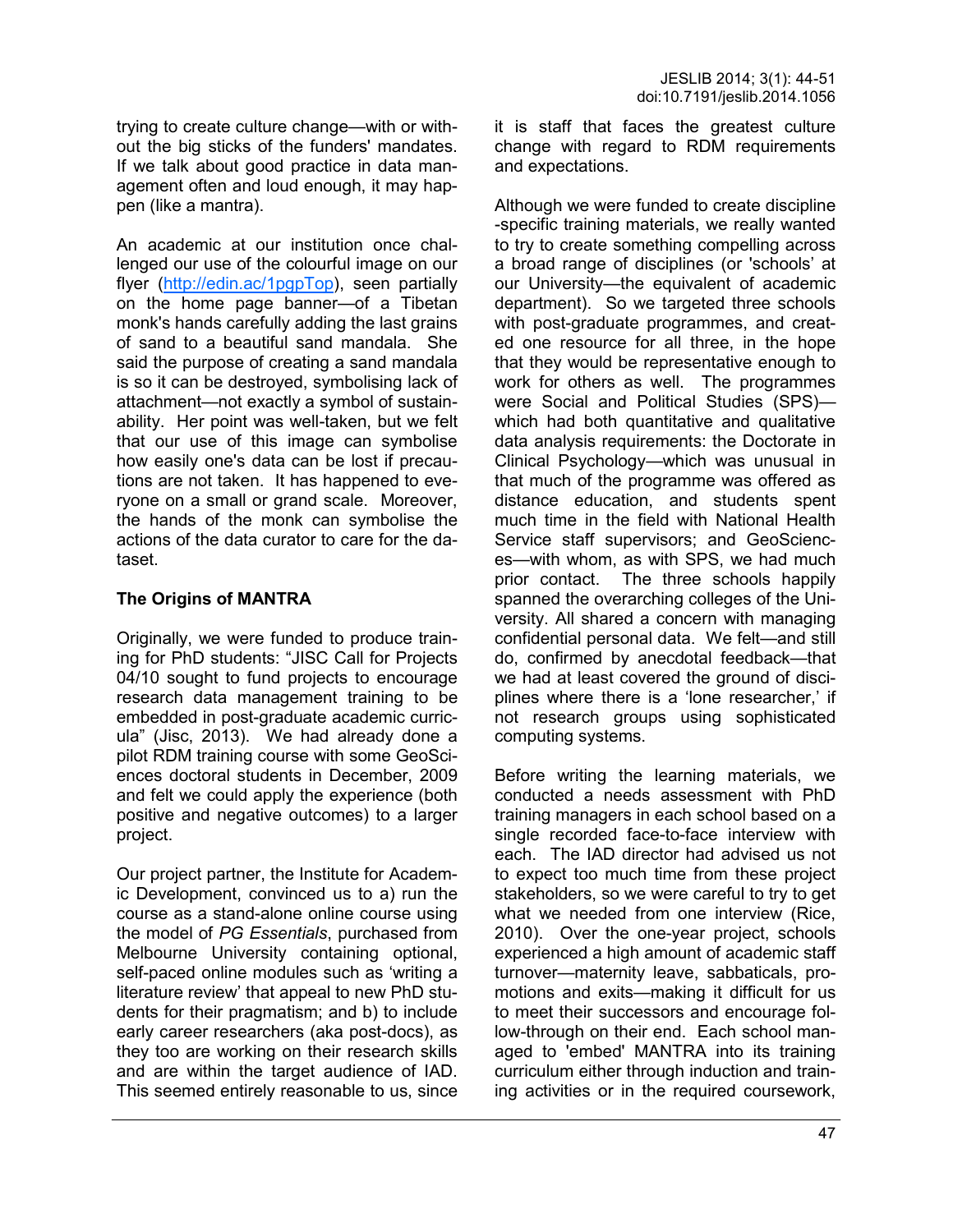although it has remained an optional activity, even in required courses. In the GeoSciences, we have been invited by one of the successors into the classroom to introduce MANTRA and help the students draft a Data Management Plan (DMP) for their research proposals. However, we have not been involved in evaluating the DMPs.

The school-based stakeholders also helped us identify the most useful analysis environments on which to focus the data handling tutorials for them and agree to the layout and learning objectives with each of the commissioned authors (experts in each software package). The idea of the data handling tutorials came from the Data Library and was included in the original funding bid as a 'unique selling point.' Our experience with the pilot workshop indicated students wanted hands-on exercises as well as being told general principles. As eager new researchers, they tend to be more interested in data analysis than data management, and our experience as data librarians told us that data handling could be a bridging skill facilitating both. For example, to conduct statistical analysis on a large dataset, certain preparation is needed, especially on other people's data. Moreover, the Data Library led an earlier project aimed at bringing 'real data' into learning environments to raise students' quantitative skills, particularly in the social sciences, so this was a way to further that aim as well (Rice and Fairgrieve, 2003).

One finding that emerged from the needs assessment was that unlike ourselves, the doctoral trainers (at that time) were not concerned with teaching their students to share or preserve their data at all, never mind how to do this well. This may have been partly due to the timeframe (the funders' requirements that have driven awareness were still emerging) and partly due to the bias that a novice's data is not worth sharing or preserving. For this reason, the final two units of MANTRA were 'shelved' for a second release and were not finished during the course of the funded project. However, they were both released in a second 2012 version as we viewed the topics as crucial to the spirit of RDM. As with the first six units, we conducted user testing with doctoral students from the three schools to ensure the usability and usefulness of the new material.

An external evaluation of the MANTRA project was completed in 2012 by a staff member of the Digital Curation Centre based at the University of Glasgow, after the course had been available for one academic year (Molloy, 2012). By this time MANTRA had developed a good reputation in the emerging 'RDM community.' However, evidence was limited by our basic web statistics, in that we did not have the full tracking capability of user behaviour that a Virtual Learning Environment could have captured. (Google 'universal' analytics with event tracking may provide new insights over the coming year.)

### **Lessons Learned for the Third (2013) Release**

The third, 2013 release combined minor cumulative edits to the online module, a major change in the presentation of the course via the home page - done to our specification by a web and graphic designer, and a back-end upgrade to the XOT software which resulted in html5-compliant web pages. The significance of moving to this standard and away from Flash meant that the units could be viewed on iPads for the first time: a significant user requirement for us.

Since our University's RDM Policy was passed (2011) and an RDM Roadmap published (2012), the RDM Steering Group that governed the programme saw fit to test MANTRA across the University. However, they and their colleagues were mainly in the College of Sciences and Engineering, particularly Physics and Informatics, so there was some concern that the first unit, *Research data explained*, was too basic (the Big Data section had not yet been written).

We also had feedback from the Institute for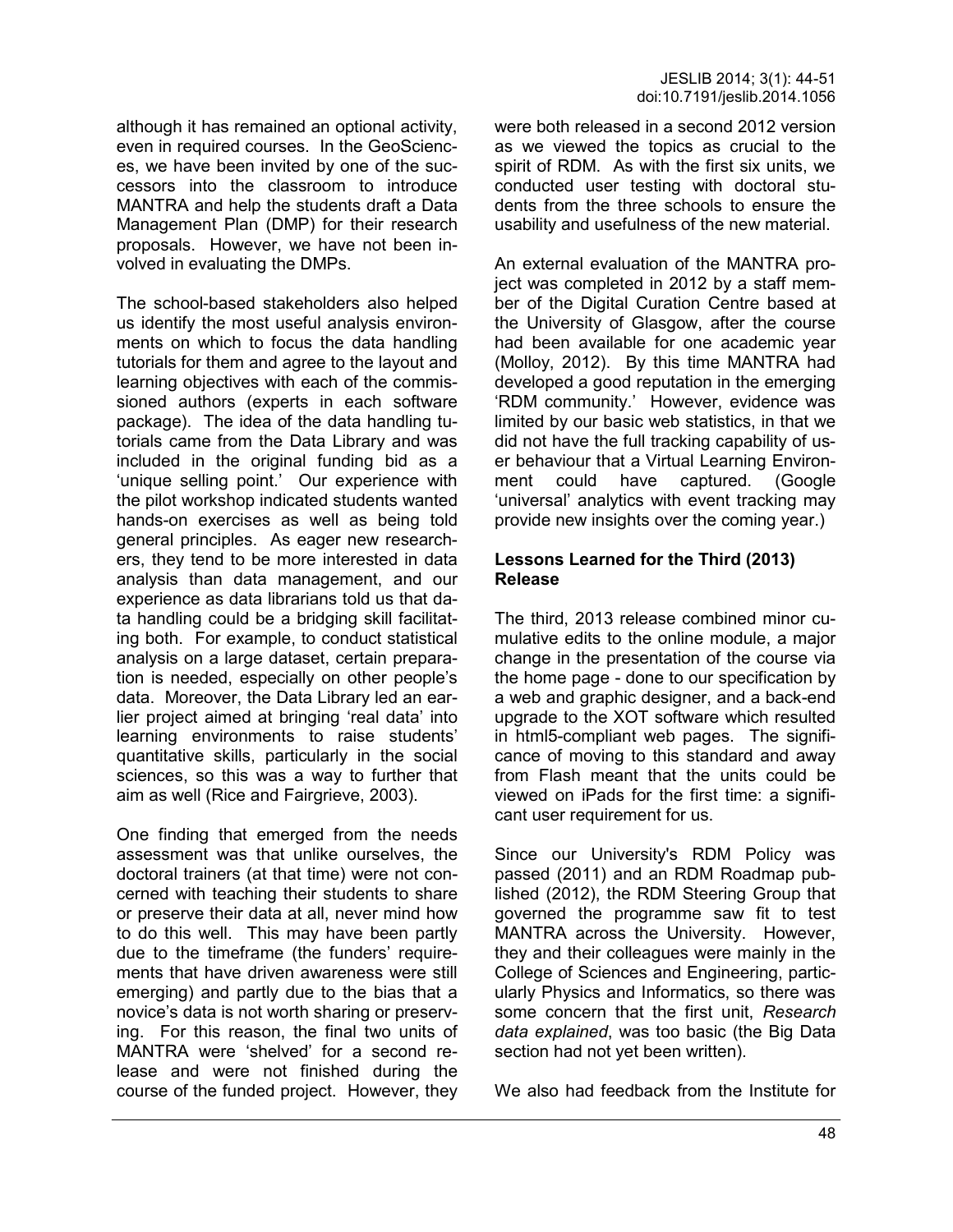# **Figure 2**



Academic Development (IAD) staff that learners need to know what they're going to get out of a resource before they invest their time in it. So the third, 2013 release of MANTRA included four personas in the top right corner (Figure 2). If a 'career researcher' clicks on their persona, the page suggests that they skip over the first unit and begin with *Data Management Plans*. 'Research students' can start with the first unit, whereas 'senior academics' are shown the *Data handling tutorials* for their students, and to encourage culture change, the *Sharing, preservation and licensing* unit. We also added some JavaScript that gives a peek at each unit's content without leaving the home page and tried to make the data handling tutorials stand out by using a different background colour on the button.

We suggest that information professionals start with *Data protection, rights and access*, moving onto *Data sharing and preservation*, since those are likely to be the topics they need to know best to give staff and students RDM support and advice. But we also have a special offering for librarians, described below.

## **The DIY RDM Training Kit for Librarians**

To help professional librarians grasp supporting RDM, the DIY Research Data Management Training Kit for Librarians is a companion to MANTRA that will give small groups everything they need to conduct a RDM training. We have used the materials

in this kit to train all of our academic service librarians, co-facilitated by a data librarian and an academic service librarian. The idea is that with the help of a good facilitator (i.e., someone who is able to stimulate discussion and involve the entire group), the training can be done without an 'expert' instructor. In fact, the facilitator can be one of the learners, or the role could even be shared amongst the participants.

The training comprises five two-hour, face-to -face sessions, with learning and preparation time between each session of two weeks or more. The sessions open with short talks (from local speakers or alternatively, podcasts from the kit) followed by group exercises created by the UK Data Archive, with lots of supportive, small group discussion. MAN-TRA modules are used as reading assignments and accompanying 'reflective questions' are used to help librarians 'put themselves in the shoes of the researcher.' Learning is reinforced and put into practice through an independent study assignment of completing and publishing an interview with a researcher, resulting in a simple data curation profile—ideally, to be publicly shared. The independent study is optional, since the target group is busy professionals, though we feel it is crucial for building confidence needed to take the training into practice, and also to appreciate the anxiety many researchers feel about being 'forced' to share their own data online.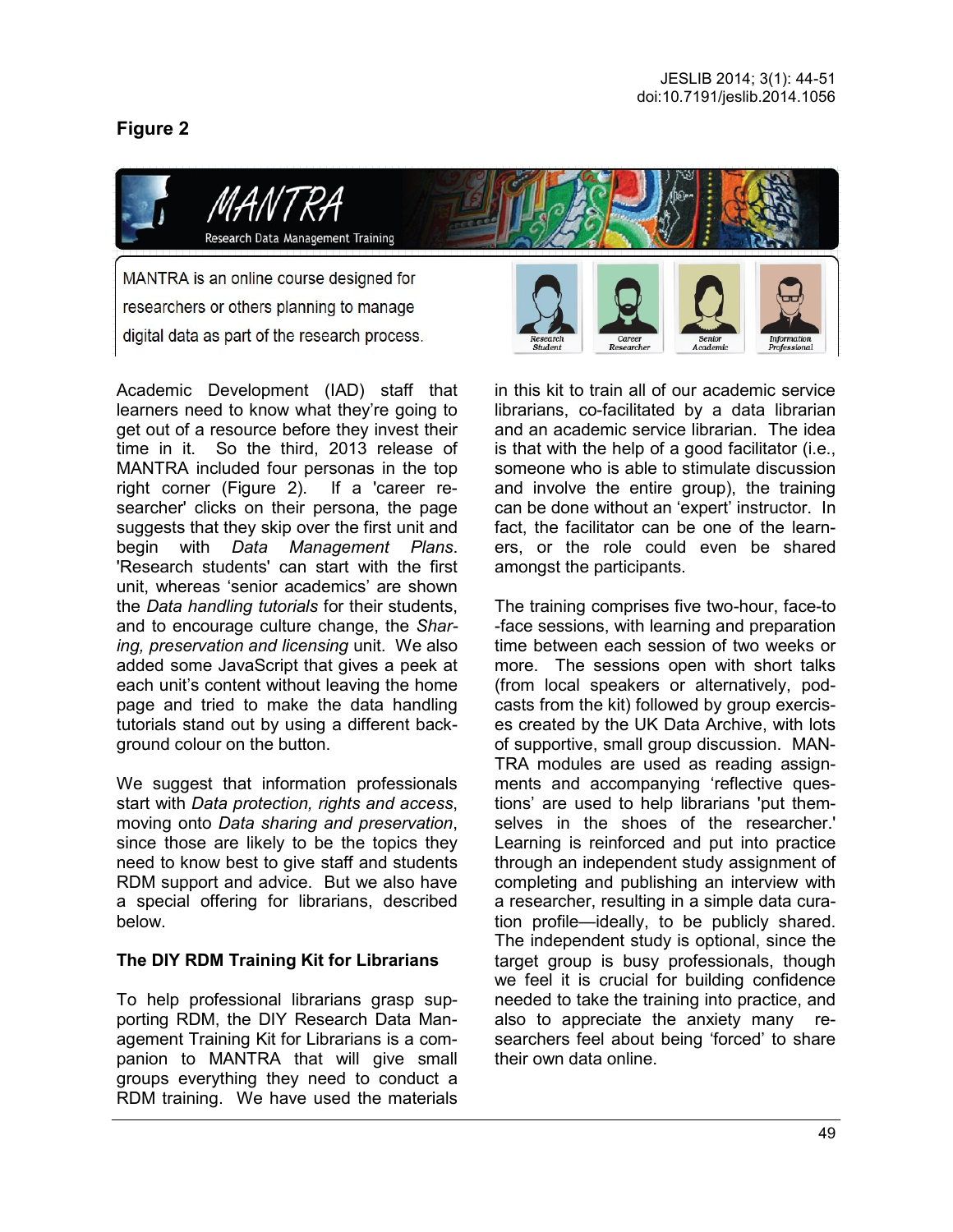There are five topics, loosely coupled with MANTRA's eight units:

- Data management planning
- Organising & documenting data
- Data storage & security
- Ethics & copyright
- Data sharing

The DIY Training Kit complements other librarian training resources that have emerged in the last couple of years. Some of these were compared in context in a paper written for a DigCurV (Digital Curator Vocational Education Europe) conference (Macdonald & Rice, 2013, 3). Anecdotal evidence suggests the kit has succeeded outside of the University of Edinburgh librarian training, both in the UK and the US. Lisa Haddow has posted on the Edinburgh Data Blog describing Stirling University's use of the course for training its subject librarians (Haddow, 2014).

# **The Fourth Release: 2014**

September 5, 2014 marked the fourth release of MANTRA. The data handling tutorials required an update for newer software versions and better usability, and a number of newer concepts had become prevalent in the field of RDM, such as data citation; Creative Commons 4.0 was now compatible for research data, the University's Records Manager had volunteered some suggestions about the Data Protection Act. It was time to do a semi-major overhaul of the written content of the online modules, in order to keep MANTRA from fading into obsolescence.

Data Library team members have edited additional video material, improved the language and flow of the units, suggested new content and references, and helped test, revamp, and update the data handling practical exercises (our small team has experienced some flux as well as growth thanks to the University's RDM programme). A change control document was used as we updated the online modules, partly to give

each unit's author control over suggested edits and partly for those who have already adapted a previous version in a local VLE to be able to easily view the new and edited content. As the structure has not been altered, it should be a smooth experience for returning users and those who have recommended the course to students based on earlier versions. Three remote usability tests gave us ideas for minor enhancements to the wording and navigation of the home page. We also upgraded our Creative Commons license to 4.0 and added standard cookie and website accessibility statements in the footers.

Another change at Edinburgh this year is that together with colleagues in Information Services we are offering a range of face to face RDM training courses, some for postgraduates and some for staff ([http://](http://edin.ac/1usi2JP) [edin.ac/1usi2JP\)](http://edin.ac/1usi2JP). Some of these use MAN-TRA as a basis, including the data handling practicals.

## **Conclusion**

We were fortunate to have been early on the scene with MANTRA. Although we had committed ourselves to open access in our funding bid, it became a requirement for all of the projects in the Jisc Managing Research Data (MRD) training strand once funded. All of the other projects resulted in discipline-specific materials such as Power-Point files used in traditionally taught courses, so MANTRA was the most broadly accessible outside of our own institution, and was later taken up by several of the institutions funded by successive Jisc MRD programmes.

Research Data MANTRA has seen four releases over as many years, and has attracted a number of fans in the UK and beyond. We know that it is used in regular postgraduate training at Oxford University, that Melbourne University is adapting it for its own postgraduate training, that the University of Montreal plans to translate it into French,